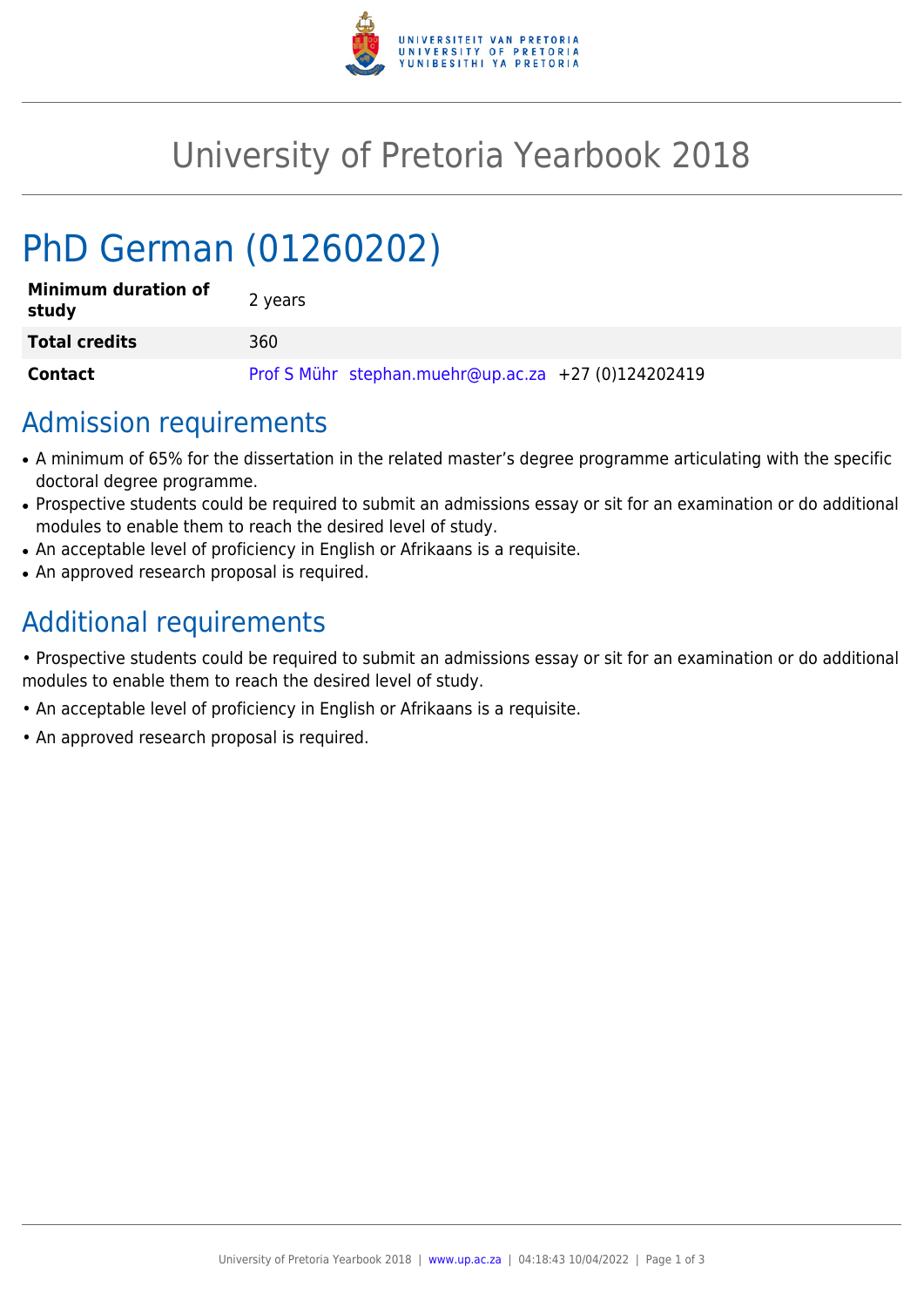

### Curriculum: Year 1

**Minimum credits: 360**

#### **Core modules**

[Thesis: German 990](https://www.up.ac.za/faculty-of-education/yearbooks/2018/modules/view/DTS 990) (DTS 990) - Credits: 360.00